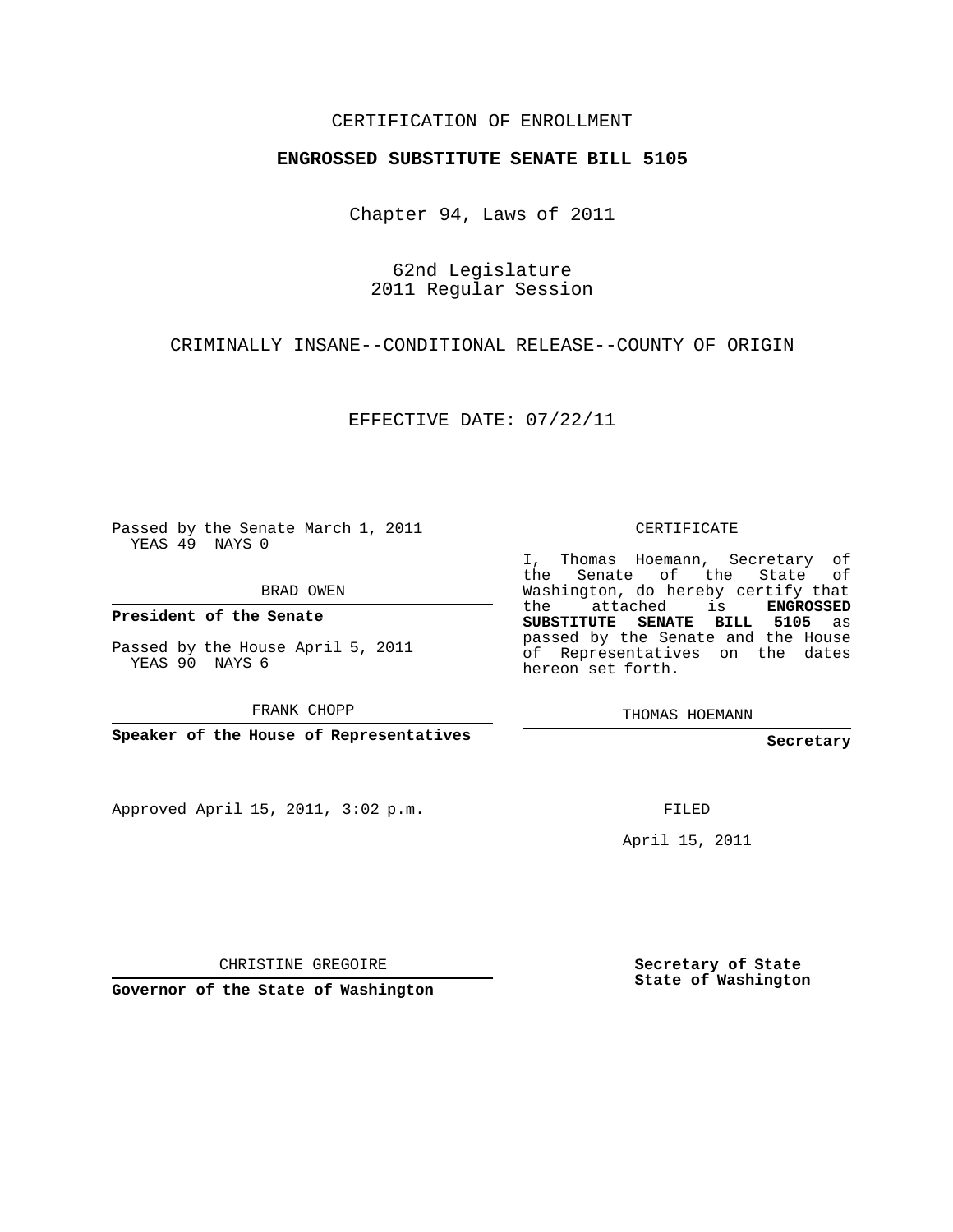## **ENGROSSED SUBSTITUTE SENATE BILL 5105** \_\_\_\_\_\_\_\_\_\_\_\_\_\_\_\_\_\_\_\_\_\_\_\_\_\_\_\_\_\_\_\_\_\_\_\_\_\_\_\_\_\_\_\_\_

\_\_\_\_\_\_\_\_\_\_\_\_\_\_\_\_\_\_\_\_\_\_\_\_\_\_\_\_\_\_\_\_\_\_\_\_\_\_\_\_\_\_\_\_\_

Passed Legislature - 2011 Regular Session

## **State of Washington 62nd Legislature 2011 Regular Session**

**By** Senate Human Services & Corrections (originally sponsored by Senators Carrell, Conway, Stevens, Schoesler, Becker, and Shin)

READ FIRST TIME 02/15/11.

 AN ACT Relating to the conditional release of persons committed as criminally insane to their county of origin; and adding a new section to chapter 10.77 RCW.

BE IT ENACTED BY THE LEGISLATURE OF THE STATE OF WASHINGTON:

 NEW SECTION. **Sec. 1.** A new section is added to chapter 10.77 RCW to read as follows:

 (1) In determining whether to support an application for conditional release on behalf of a person committed as criminally insane which would permit the person to reside outside of a state hospital, the secretary may not support a conditional release application to a location outside the person's county of origin unless it is determined by the secretary that the person's return to his or her county of origin would be inappropriate considering any court- issued protection orders, victim safety concerns, the availability of appropriate treatment, negative influences on the person, or the location of family or other persons or organizations offering support to the person. When the department assists in developing a placement under this section which is outside of the county of origin, and there